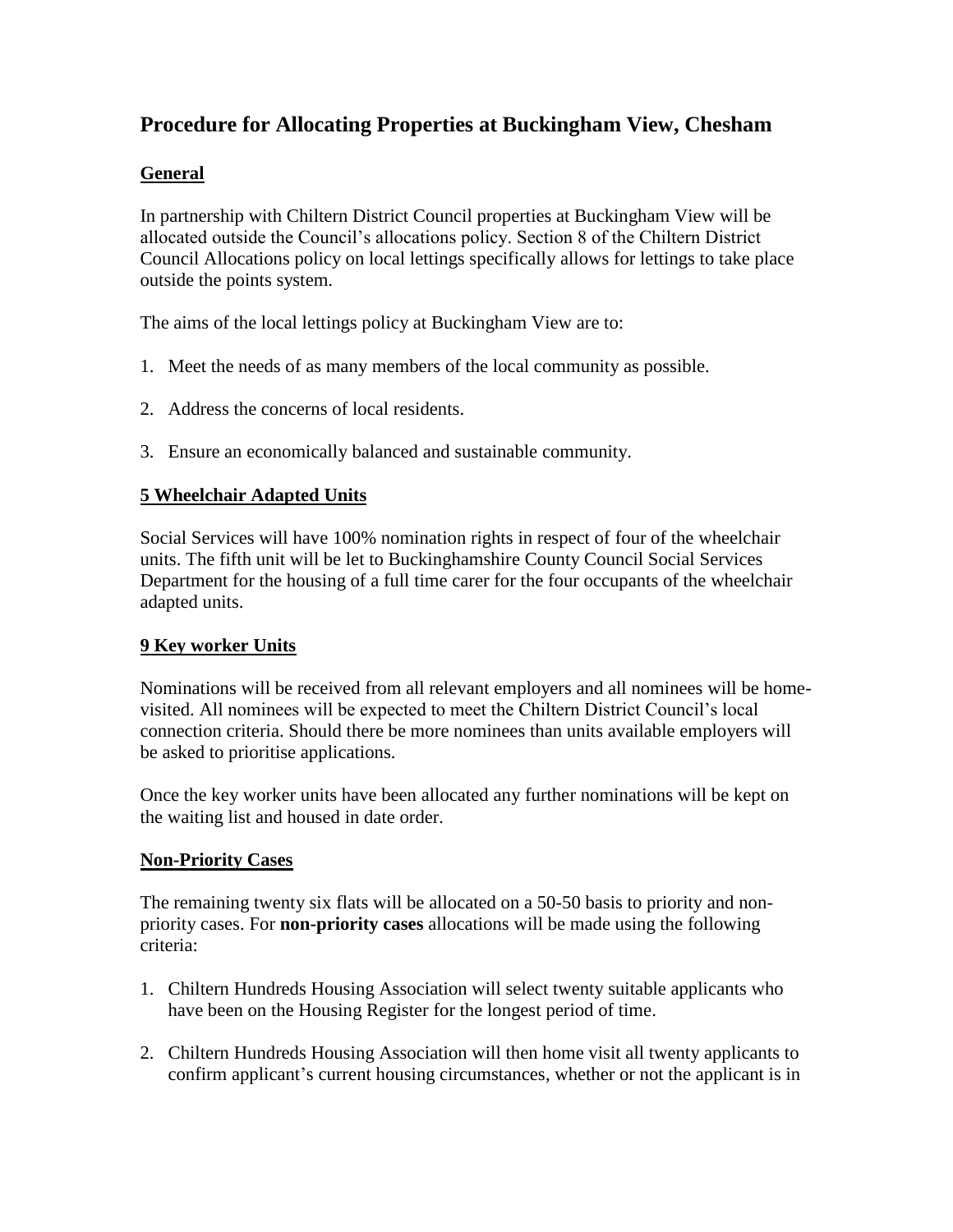employment, whether or not the applicant owns a car and, if the applicant is in private rented accommodation, to ask for a reference from their current landlord.

- 3. Chiltern Hundreds Housing Association will then work through the twenty applicants in date order, starting with the applicant that has been on the Housing Register for the longest period of time.
- 4. The thirteen units allocated for non-priority cases will then be allocated as follows;
	- a. Nine for those in employment
	- b. Three for those without a car
	- c. One to an applicant from Chiltern Hundreds Housing Associations transfer list. The allocation from the transfer list will be based on date order and then the type of accommodation being given up. Priority will be given to those that are giving up properties that are in greatest demand.

#### **Priority Cases**

The steps for allocating the remaining thirteen properties will be the same as for nonpriority applicants, except Chiltern Hundreds Housing Association will select twenty applicants from the Housing Register who have the greatest number of points.

All twenty applicants will still receive a home visit which will again confirm the applicant's current housing circumstances, whether or not the applicant is in employment, whether or not the applicant owns a car and, if the applicant is in private rented accommodation, a reference from their current landlord.

Chiltern Hundreds Housing Association will again work through the twenty applicants in point order starting with the applicant with the highest number of points. Chiltern Hundreds Housing Association will then allocate accordingly.

- a. Nine to those applicants in employment
- b. Three to those applicants without a car
- c. One to an applicant from the transfer list. Allocations from the transfer list will be based on the number of points and also the person giving up a property that is in greatest demand.

In the event of a non-car owner then purchasing a vehicle the Association would consider that the applicant was housed according to the circumstances at the time of their application, and there would be no obligation in the tenancy with regards to that remaining the case. Therefore no action would be taken in respect of the tenancy. However, once that unit becomes vacant we would look to re-allocate to an applicant without a car.

The allocation process will be fully minuted and it will be recorded against each flat exactly what processes were gone through to allocate that unit. As and when that unit